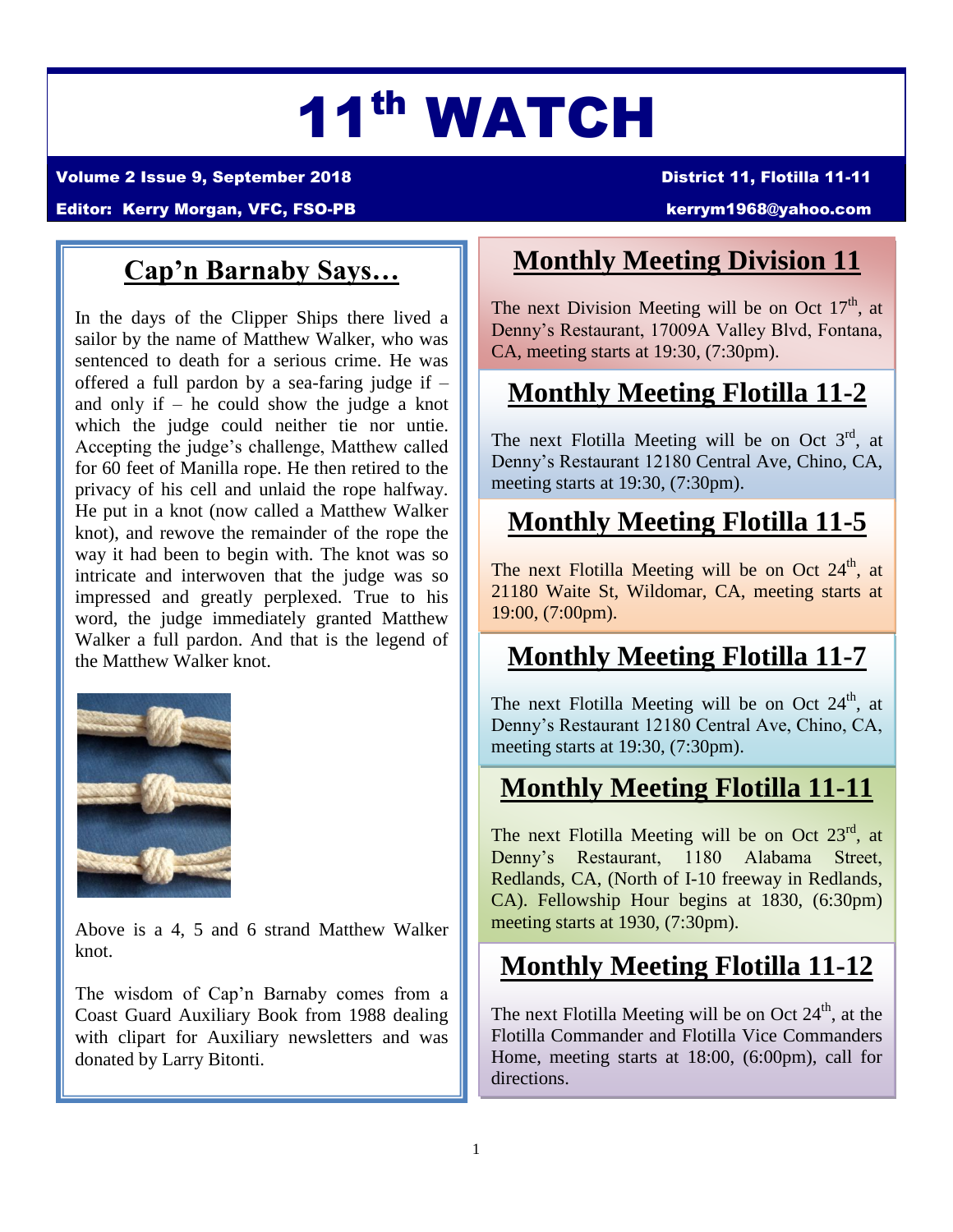#### **Paratus Prep**

For a chance at recognition by the Flotilla, please send your responses to Kerry Morgan VFC, FSO-PB. Members who get all five questions correct will have their names read out during the monthly Flotilla meeting. The VFC can be reached at: [kerrym1968@yahoo.com](mailto:kerrym1968@yahoo.com)

- 1. The part of an anchor which takes hold on the bottom is the?
	- a. Arm
	- b. Base
	- c. Fluke
	- d. Stock
- 2. The rope which is the lightest is?
	- a. Manila
	- b. Nylon
	- c. Polypropylene
	- d. Dacron
- 3. The size of wire rope is determined by the?
	- a. Number of strands
	- b. Number of wires in each strand
	- c. Circumference
	- d. Diameter
- 4. The strongest of the natural fibers is?
	- a. Cotton
	- b. Hemp
	- c. Manila
	- d. Sisal
- 5. The term "lee side" refers to the?
	- a. Side of the vessel exposed to the wind
	- b. Side of the vessel sheltered from the wind
	- c. Port side
	- d. Starboard side

#### **Paratus Prep**

Below are the answers for the previous month

- 1. The total weight of cargo, fuel, water, stores, passengers and crew, and their effects, that a ship can carry, is the? a. deadweight
- 2. The upward slope of a ships bottom from the keel to the bilge is known as? a. Deadrise
- 3. The usual method of arranging a line on deck so that it will run out easily without kinking or fouling is?

a. faking down the line

- 4. The vertical motion of a floating vessel in which the entire hull is lifted by the force of the sea is known as?
	- a. Heave
- 5. To "belay" a line means to?
	- a. secure it to a cleat

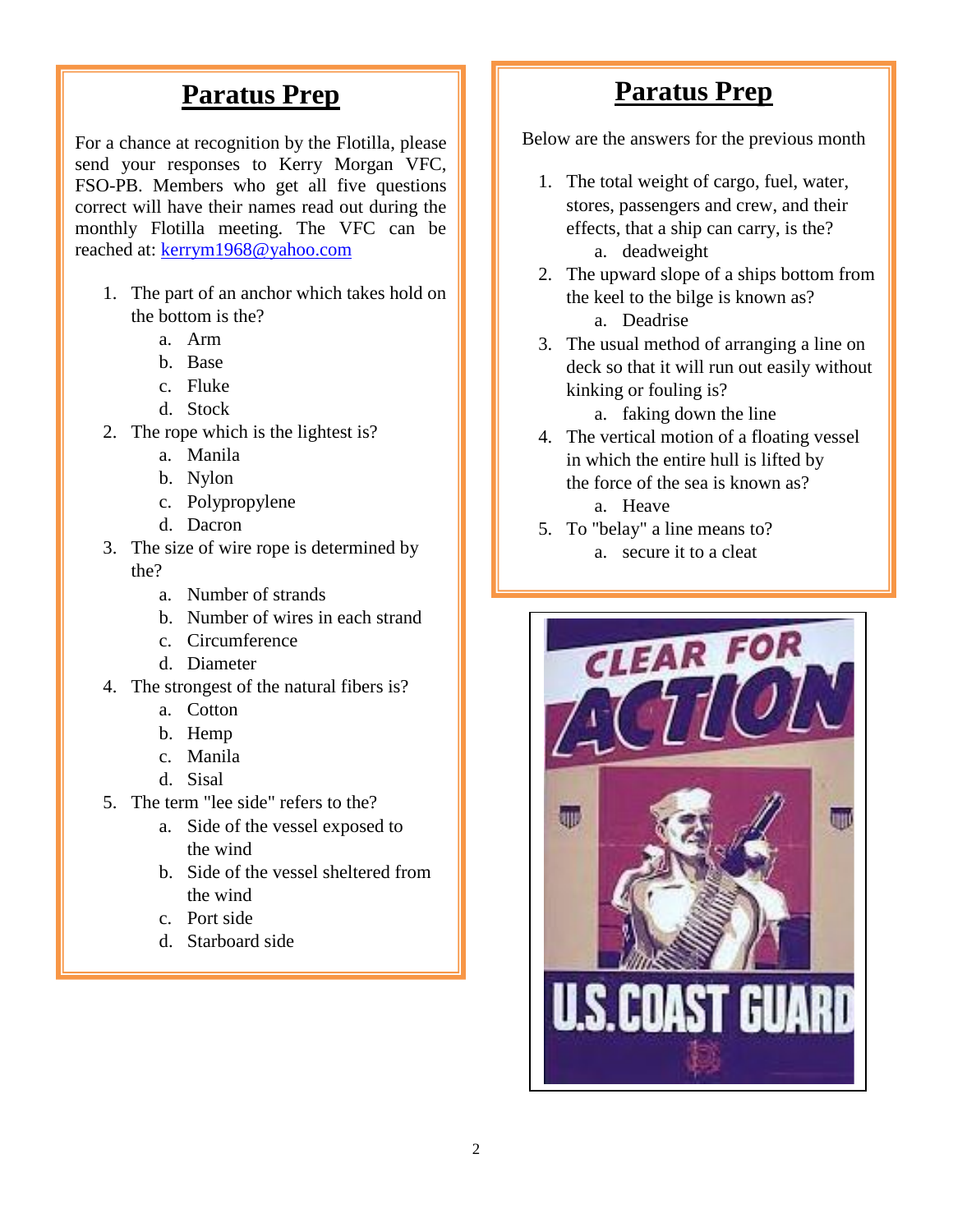### **Knot of the Month**



The **sheet bend** is a knot that joins two ropes together. Doubled, it is effective in binding lines of different diameter or rigidity securely together, although it has a tendency to work loose when not under load. The sheet bend is related in structure to the bowline.

#### **Dates to Remember**

**November 27th, 2018** - Flotilla 11-11 Yearly Photograph at the start of the monthly Flotilla meeting. All Auxiliary Members are asked to attend and wear either Tropical Blue Uniform or professional civilian attire.

**December 9th, 2018** - Flotilla 11-11 Christmas Party. Mill Creek Cattle Co. (Banquet/Meeting Room) 1874 Mentone Blvd., Mentone, CA 92359. \$19.99/person. The Flotilla will pay \$10 towards each Flotilla's member's meal.

# **Auxiliary History September**

Public Law 451 passed by the Congress in September, 1945, added owners of aircraft and radio stations to the list of those eligible for membership in the Auxiliary.

Signalman 1st Class Douglas Albert Munro, the only CG awarded the Medal of Honor. September 27, 1942, CG Signalman Douglas Munro died at Guadalcanal. CG Signalman Munro was killed while rescuing 500 Marines from a beach while under heavy fire. When asked previously why he wanted to join the Coast Guard Munro said "Because the Coast guard is focused on saving lives, not taking them" and at Guadalcanal that is exactly what he did.

# **Toys 4 Us**

It's that time again Christmas will be here before we know it. Flotilla 11-11 will be accepting donations of toys for our Coast Guard families during the October Flotilla meeting (10/23/18) Please bring any gifts unwrapped and the Flotilla Commander will deliver them to the appropriate Coast Guard unit before the next meeting. Please consider not only the younger children but also older ones such as teenagers. Gifts may be large or small and may also consist of gift card but please do not submit cash, checks or money orders.

# **ID Cards**

Please check your I.D. Cards to ensure they are current. Any member of Flotilla 11-11 who does not have a valid I.D. Card or whose I.D. Card will expire within the next 60 days should contact **Cynthia McClain**, FSO-HR. The FSO-HR can be reached by using the following email address: [Cynthia.mcclain13.cm@gmail.com](mailto:Cynthia.mcclain13.cm@gmail.com)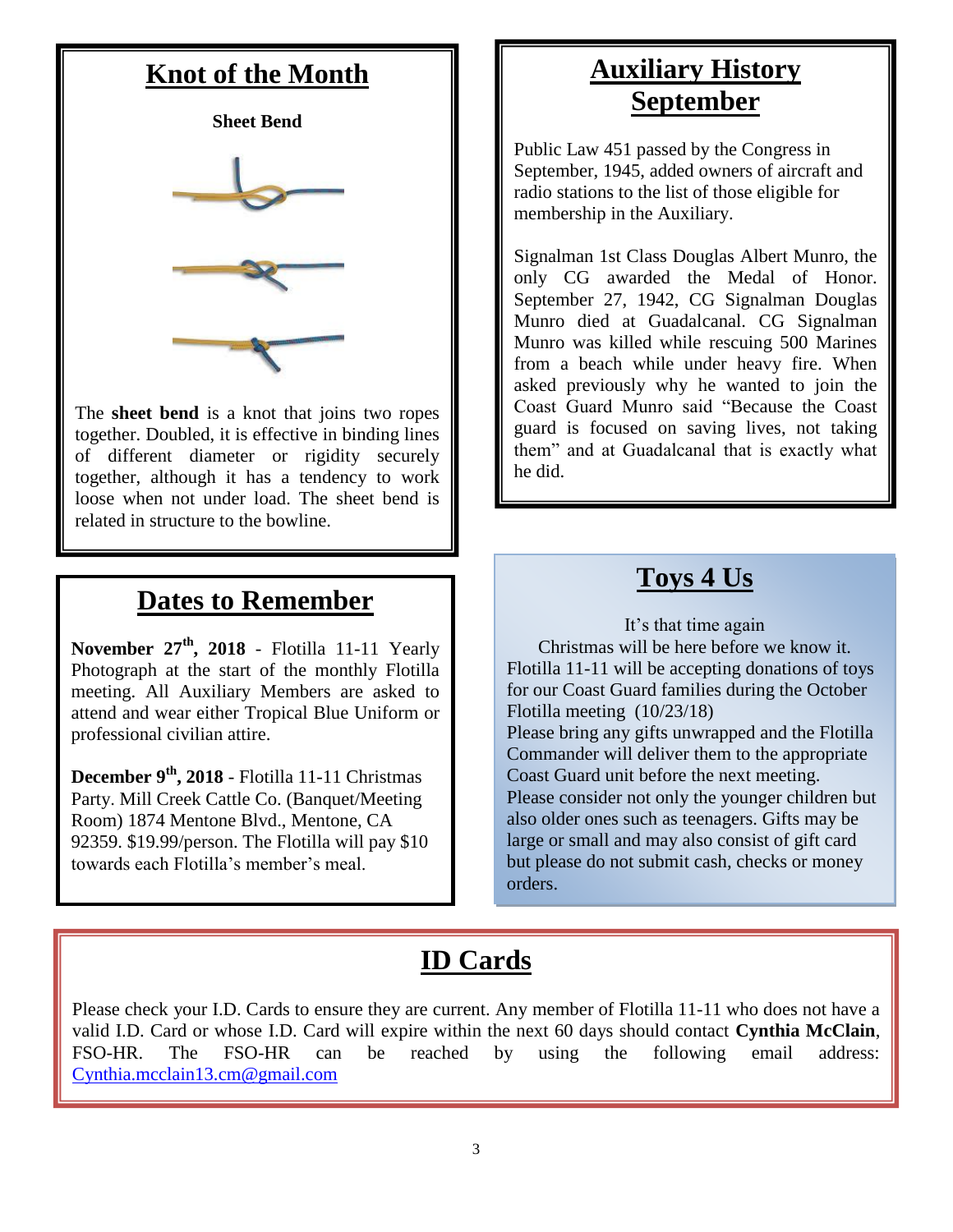#### **Command Vote for Flotilla 114-11-11**

The September meeting involved the selection of the new command for the Flotilla.

The position of Flotilla Commander remains unchanged with Denver Drieberg staying in the position for a second year.



Flotilla Commander

The new Vice Commander will be Christopher Rosario. They will be taking over the position in January when the current Vice Commander steps down from his position.



Vice Commander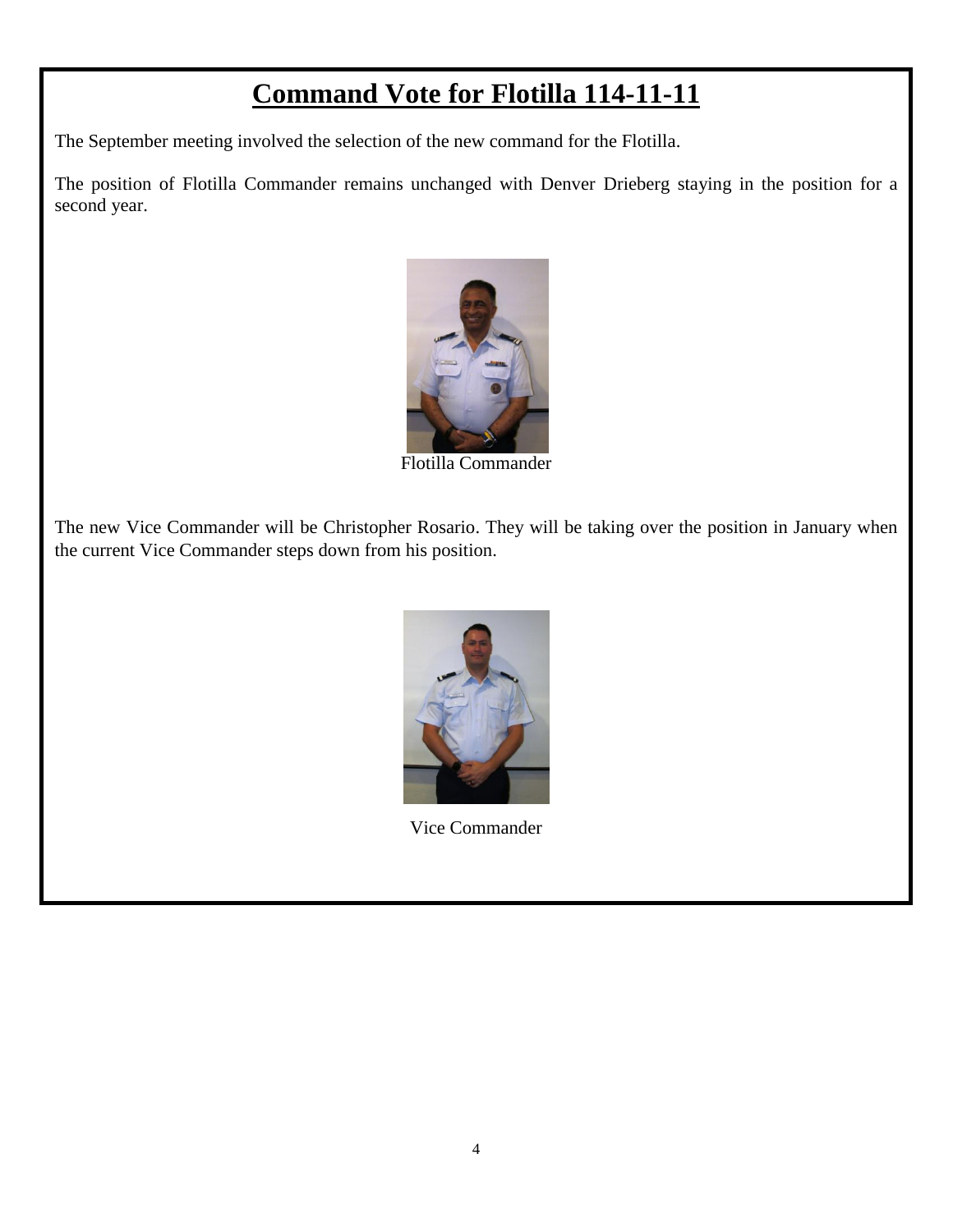#### **Uniform of the Day**

Congratulations you have made it into the Coast Guard Auxiliary. Now you want to look and sound like the rest of your shipmates and one of the easiest ways is to wear the uniform. But where do you get your uniform and which one do you get first.

The answer to these questions depends on a number of other questions:

- 1. What time of the year is it?
- 2. What job do you want to do in the Auxiliary?
- 3. How much money do you have to spend on the uniform?

If its winter then the Flotilla may not be doing boat crew training so Operational Dress Uniform (ODU) would not be needed. During the winter months the majority of times a member will be in uniform will be for Flotilla meetings and usually the uniform for those meeting will be Tropical Blue Uniform (Trops) If an Auxiliarist is only interested in boat operations then ODU's may be the first uniform bought.

When it comes to the price it is always best to shop around and ask others in your Flotilla if they have any uniform for sale and for those visiting "D Train" there is usually a uniform store open during that weekend. Once you have an I.D. card an Auxiliarist may buy uniforms from a Coast Guard Exchange and most other Base Exchanges, however be careful what you buy as sizes differ and make sure the wording on the uniform

includes "Auxiliary" and not just "Coast Guard."

One of the most commonly used ways of getting a uniform is to order it through the Uniform Distribution Center (UDC) but once again ensure you know the right size. The UDC is open from 0800 to 1500 (EST), Monday-Friday, excluding Federal holidays.

Uniform Price List - [https://www.dcms.uscg.mil/Portals/10/CG-](https://www.dcms.uscg.mil/Portals/10/CG-1/psc/MU/docs/USCG%20UDC%20Price%20List.pdf?ver=2017-09-29-122042-867)[1/psc/MU/docs/USCG%20UDC%20Price%20List.pdf?ver=2017-09-29-122042-867](https://www.dcms.uscg.mil/Portals/10/CG-1/psc/MU/docs/USCG%20UDC%20Price%20List.pdf?ver=2017-09-29-122042-867) Uniform Catalogue - [https://www.dcms.uscg.mil/Portals/10/CG-](https://www.dcms.uscg.mil/Portals/10/CG-1/psc/MU/docs/USCG%20UDC%20Product%20Catalogue.pdf?ver=2017-11-22-113337-410)[1/psc/MU/docs/USCG%20UDC%20Product%20Catalogue.pdf?ver=2017-11-22-113337-410](https://www.dcms.uscg.mil/Portals/10/CG-1/psc/MU/docs/USCG%20UDC%20Product%20Catalogue.pdf?ver=2017-11-22-113337-410) Phone Number - 800-874-6841 Primary / Toll-Free. 1-609-861-1221 Secondary / Local

Submitted by Aux. Kerry Morgan



More information about Auxiliary uniforms will be published each month. If you have any questions about the uniform please feel free to contact your Flotilla Command or send an email to: [kerrym1968@yahoo.com](mailto:kerrym1968@yahoo.com)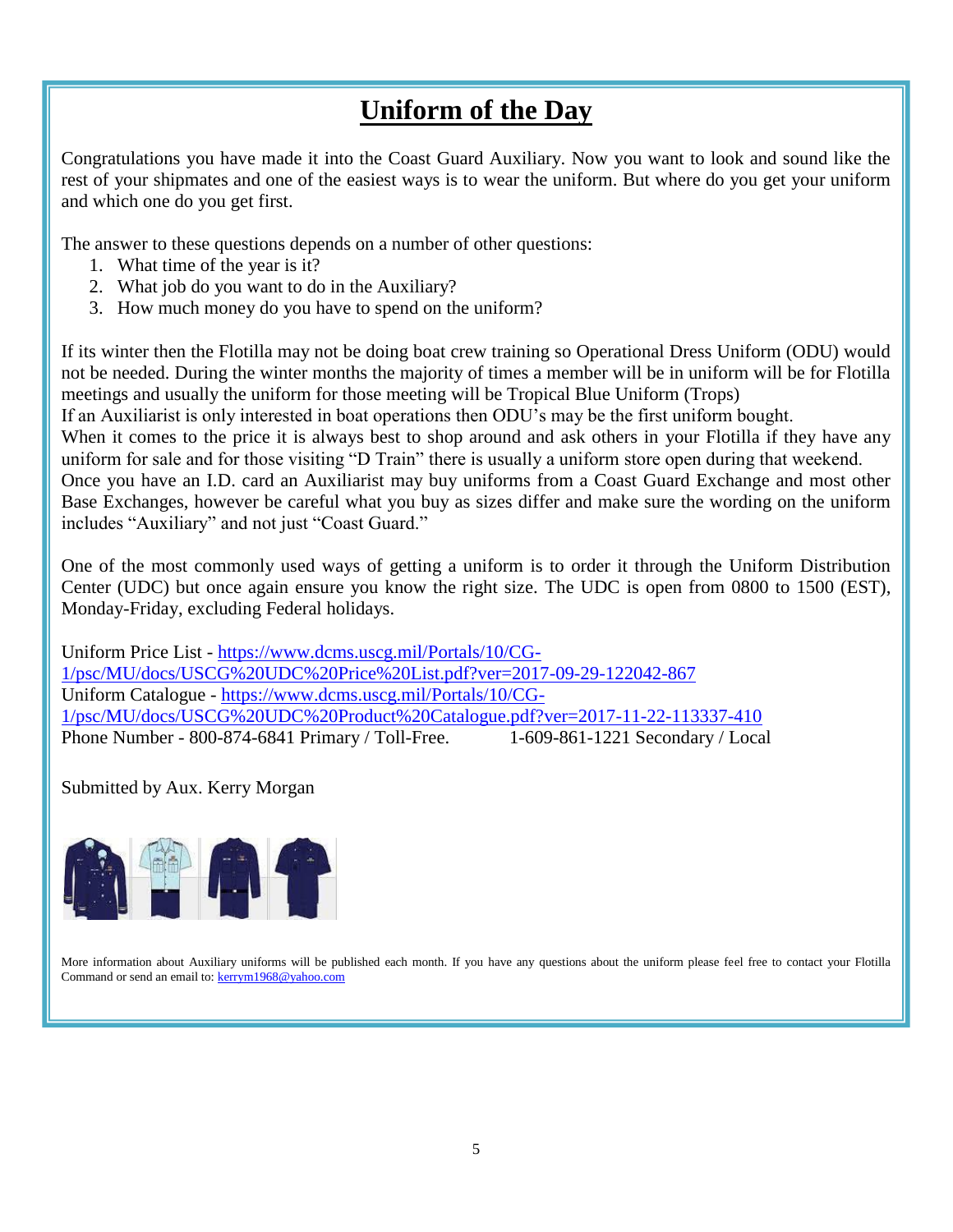### **Congratulations**

#### **Flotilla 11-11 would like to congratulate the following people:**

**Kimberly Morgan** for completing her Vessel Examiner Test. **Lewis Plaut** for completing his Vessel Examiner Test. **Christopher Rosario** for completing Aux 20 Intro to Auxiliary Public Affairs. **Cynthia McClain** for completing AUXFS Annual Sanitation Workshop Test. **Cynthia McClain** for achieving the Coast Guard Sustained Auxiliary Service Award (1053 Hrs). **Larry Bitonti** for achieving the Coast Guard Sustained Auxiliary Service Award (4507 Hrs). **Robert Gutman** for completing his Fingerprint Exam. **Robert Gutman** for achieving the Auxiliary Annual Service Performance Award for completing 60 vessel exams. **Michael Bishai** for meeting the requirements of the United States Coast Guard Auxiliary and becoming the newest member of Flotilla 114-11-11.

#### **My C School Experience**

My first step in attending a "C School" was to look at the Calendar on the Coast Guard School list Then I shared your interest with my Flotilla Commander. After discussing with my Commander he made a recommendation to sector to approve my request and this was forwarded to the class instructor. Once accepted by the instructor I received notice from the sector Yeoman. This was a very exciting moment. There were other details, such as, travel orders and instructions to make flight and hotel reservations as directed.

In my case my desire was to go to Leadership AUXLAM part A and B in Novi, MI. I traveled on the holiday September  $3^{rd}$  and returned Sunday the  $9^{th}$ . There were hundreds of pages of pre-class-reading assignments and even a personality assessment. My highlighter became my best study friend. We were told in advance to watch the WWII movie 12 oclock High as it has been used as a leadership training model for years. There were two major parts of the class Strat-leadership and Intervention which helps current and future leaders enhance their skills. Lastly, it is amazing who you will meet at these schools, networking at the extreme. I learned so much.



Submitted by Aux. Philip Becerra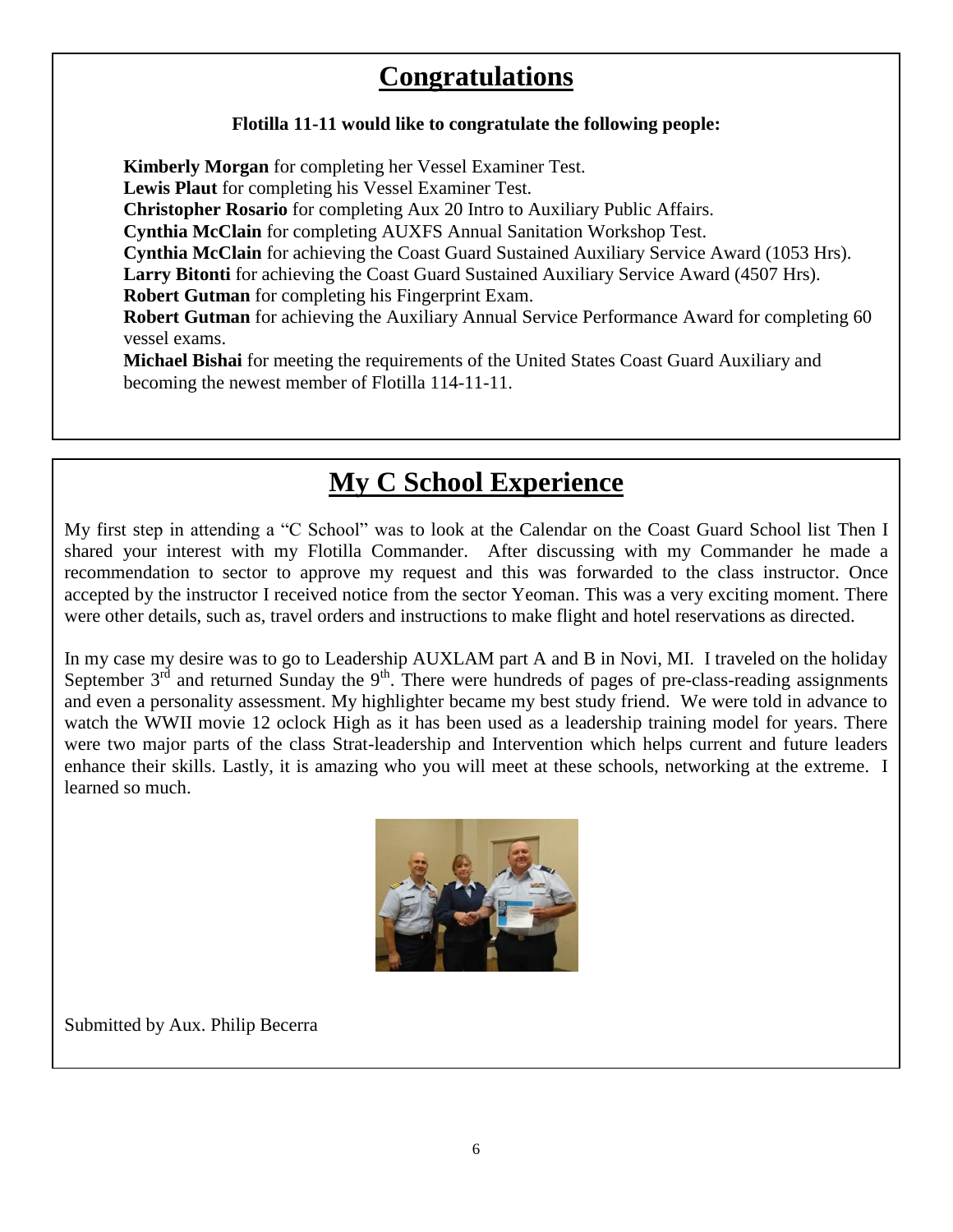# **FLOTILLA 114-11-11 / Inland Empire**

You are invited to join Flotilla 114-11-11, as it's time to celebrate another year of service to our community, nation and in support of the US Coast Guard.

| Event:     | Flotilla 114-11-11's Christmas Party & Flotilla Change-of-Watch Dinner                                                                                                                                                                                                                                                                                                                                                                                                                                                                                               |
|------------|----------------------------------------------------------------------------------------------------------------------------------------------------------------------------------------------------------------------------------------------------------------------------------------------------------------------------------------------------------------------------------------------------------------------------------------------------------------------------------------------------------------------------------------------------------------------|
| Date/Time: | Sunday, Dec.09.2017 / 1700 hours (5.00pm)                                                                                                                                                                                                                                                                                                                                                                                                                                                                                                                            |
| Place:     | Mill Creek Cattle Co. (Banquet/Meeting Room)<br>1874 Mentone Blvd., Mentone, CA 92359<br>University Exit, Interstate 10-Redlands (map below)                                                                                                                                                                                                                                                                                                                                                                                                                         |
| Menu:      | Dinner Package 3 - \$19.99                                                                                                                                                                                                                                                                                                                                                                                                                                                                                                                                           |
|            | Buffet - Tri-tip of Beef / Mill Creek Savory Chicken (Marinated, roasted and finished on the<br>char grill, always tender and juicy) / Vegetarian Lasagna.                                                                                                                                                                                                                                                                                                                                                                                                           |
| Cost:      | \$19.99/person.                                                                                                                                                                                                                                                                                                                                                                                                                                                                                                                                                      |
|            | The Flotilla will pay \$10 towards each Flotilla's member's meal. You are welcome to bring<br>your spouse, partner, and kids.                                                                                                                                                                                                                                                                                                                                                                                                                                        |
|            | ardino Ave<br>E San Bernardino Ave<br>NORTH<br><b>REDLANDS</b><br>Dearborn<br>Mill Creek<br><b>Cattle Company</b><br>iprawling.<br>U)<br>Western-themed<br>(38)<br>(38)<br>Ave<br>(38)<br>steakhouse<br>7 min drive - home<br>pmy<br>University<br>of Redlands<br>Redlands East<br>Crafton<br>E Colton Ave<br>E Colton Ave<br>Valley High School<br><b>Tropher Columbus Transcontinental Hay</b><br>Warner<br>Crafton Ave<br>E Citrus Ave<br>E Citrus Ave<br>Wabash<br>E Cypre<br>Ave<br>5<br>Sth Ave<br>5th Ave<br>Ford St<br>E Mighland Ave<br>Plymouth<br>Village |